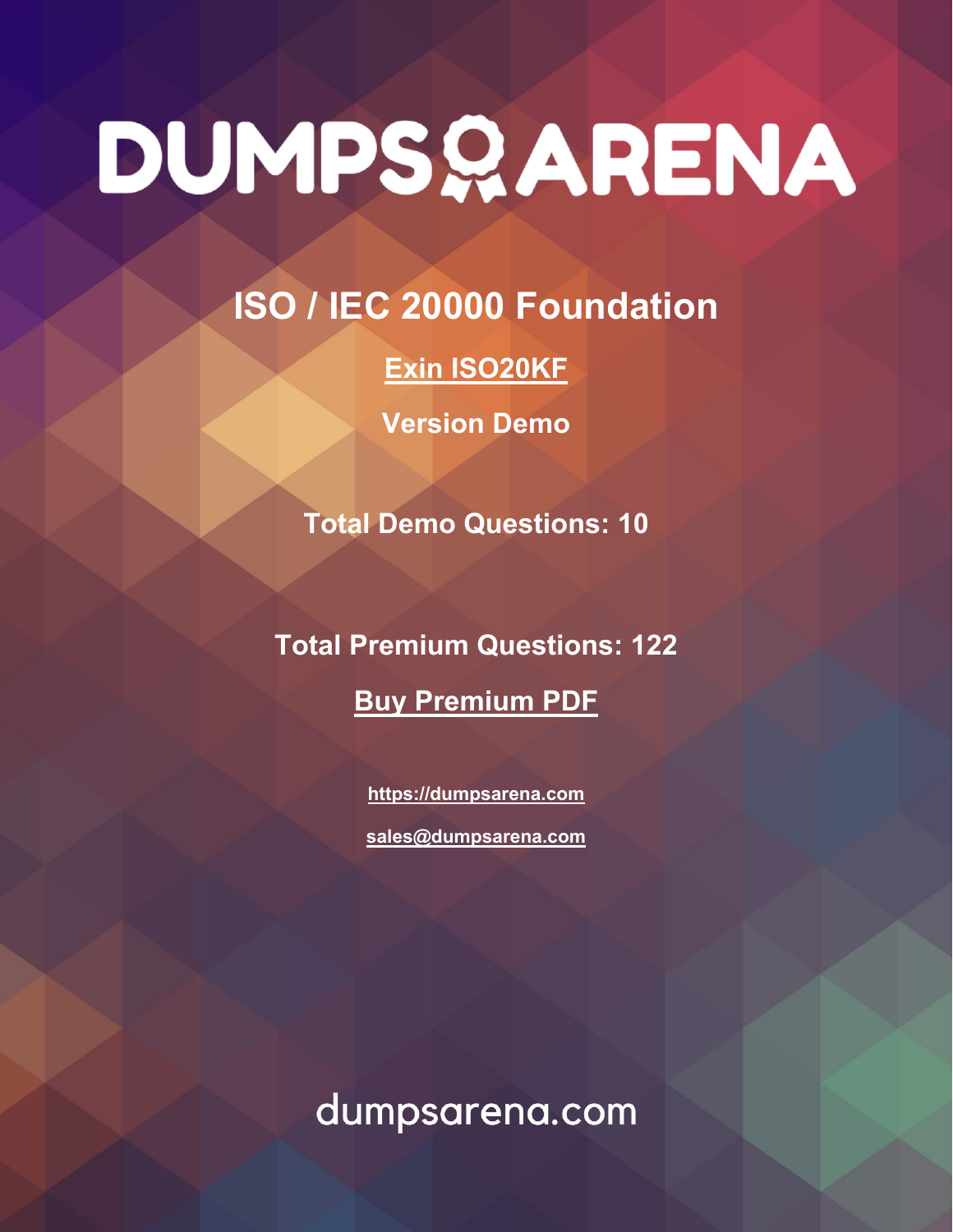

#### **QUESTION NO: 1**

Any organization may be impacted by legislative or regulatory change in the future. Where should this be covered?

#### **A.** in a Change request

Incorrect. A legislative or regulatory change may result in a Change request once the change happens, but the Service Management plan is the place to anticipate such triggers. B. Incorrect. The Business Relationship Management process is likely to gather the information about such changes but the Service Management plan is the place to anticipate such triggers.

**B.** in the Business Relationship Management process

#### **C.** in the Service Level Agreement (SLA)

Incorrect. The Service Level Agreement may be impacted by such changes once they happen but the Service Management plan is the place to anticipate such triggers.

**D.** in the Service Management plan

Correct. The Service Management plan should cover Service Management processes and service changes triggered by events such as these.

# **ANSWER: D**

#### **Explanation:**

:

A. Incorrect. A legislative or regulatory change may result in a Change request once the change happens, but the Service Management plan is the place to anticipate such triggers. B. Incorrect. The Business Relationship Management process is likely to gather the information about such changes but the Service Management plan is the place to anticipate such triggers.

C. Incorrect. The Service Level Agreement may be impacted by such changes once they happen but the Service Management plan is the place to anticipate such triggers.

D. Correct. The Service Management plan should cover Service Management processes and service changes triggered by events such as these.

# **QUESTION NO: 2**

Which of the following is a benefit of ISO/IEC 20000 certification?

**A.** It guarantees that all certified IT Service Management processes are at least audited by a registered certification body once a year.

**B.** It shows that a company manages IT Services according to an independently audited quality standard.

**C.** It shows that a company takes quality seriously and that each service is independently audited before it is being delivered.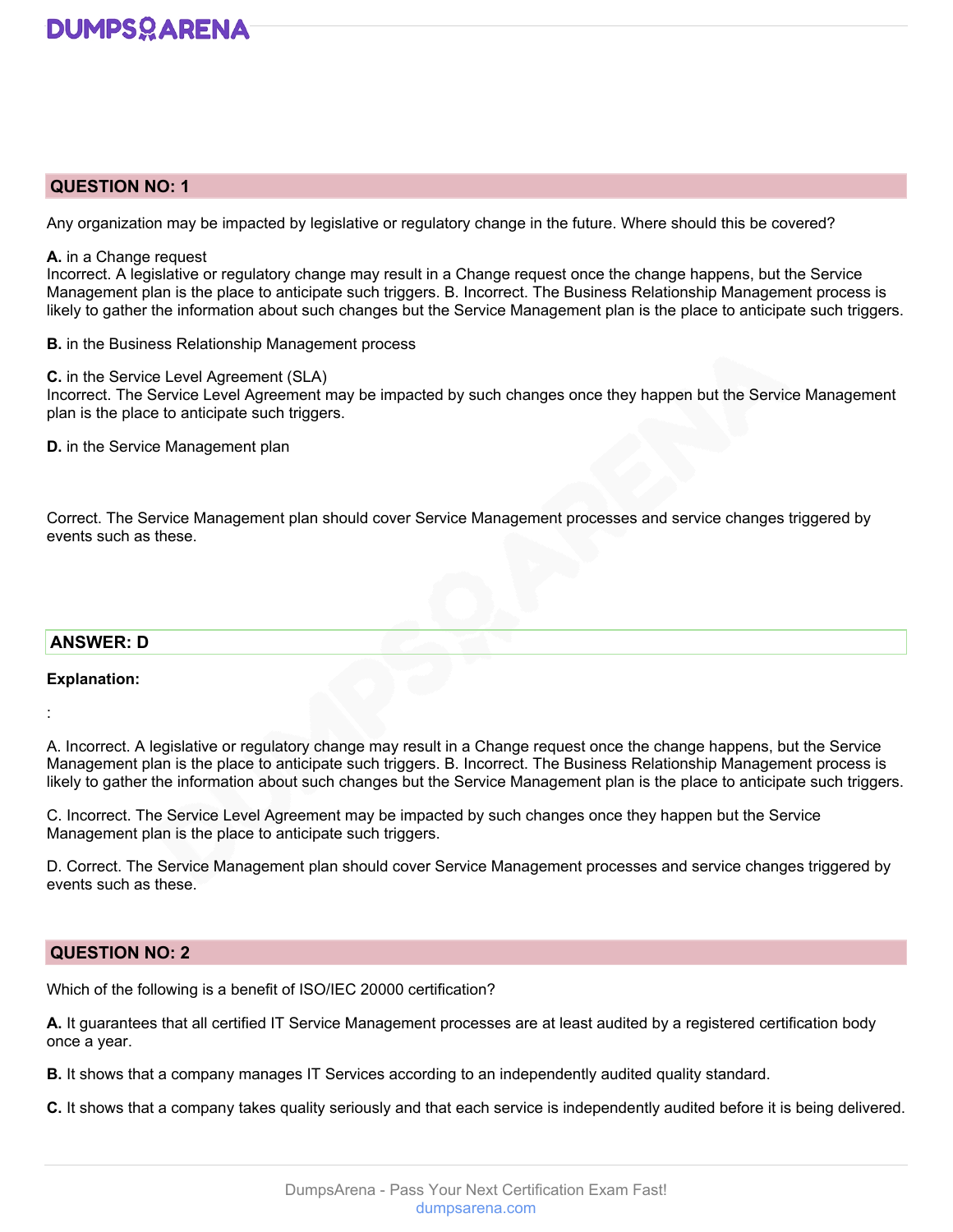**D.** It shows that the highest possible quality level has been achieved.

#### **ANSWER: B**

#### **QUESTION NO: 3**

The appointed member of management is only responsible for the co-ordination and management of all services. Can this person perform internal audits for the delivery processes?

**A.** No, because as manager he is not competent enough.

- **B.** No, because this person is responsible for all processes and therefore he would audit his own work.
- **C.** Yes, because this person is not responsible for the delivery processes.
- **D.** Yes, because as manager he should have knowledge of performing internal audits.

#### **ANSWER: C**

# **QUESTION NO: 4**

Customer satisfaction measurement is an important activity in the Business Relationship

Management process. What is the objective of Customer satisfaction measurement?

- **A.** to enable the Service Provider to compare performance with the Customer satisfaction targets and previous surveys
- **B.** to gather information about potential new services that might be interesting for the end users of the services
- **C.** to optimize the resolution processes so that service levels are exceeded
- **D.** to reduce Incidents during the service delivery process

# **ANSWER: A**

#### **QUESTION NO: 5**

The quality of a product may be assessed by elements such as its appearance, usefulness and

robustness. Which element can be used to assess the quality of a service?

**A.** How much the service costs compared to other providers of the service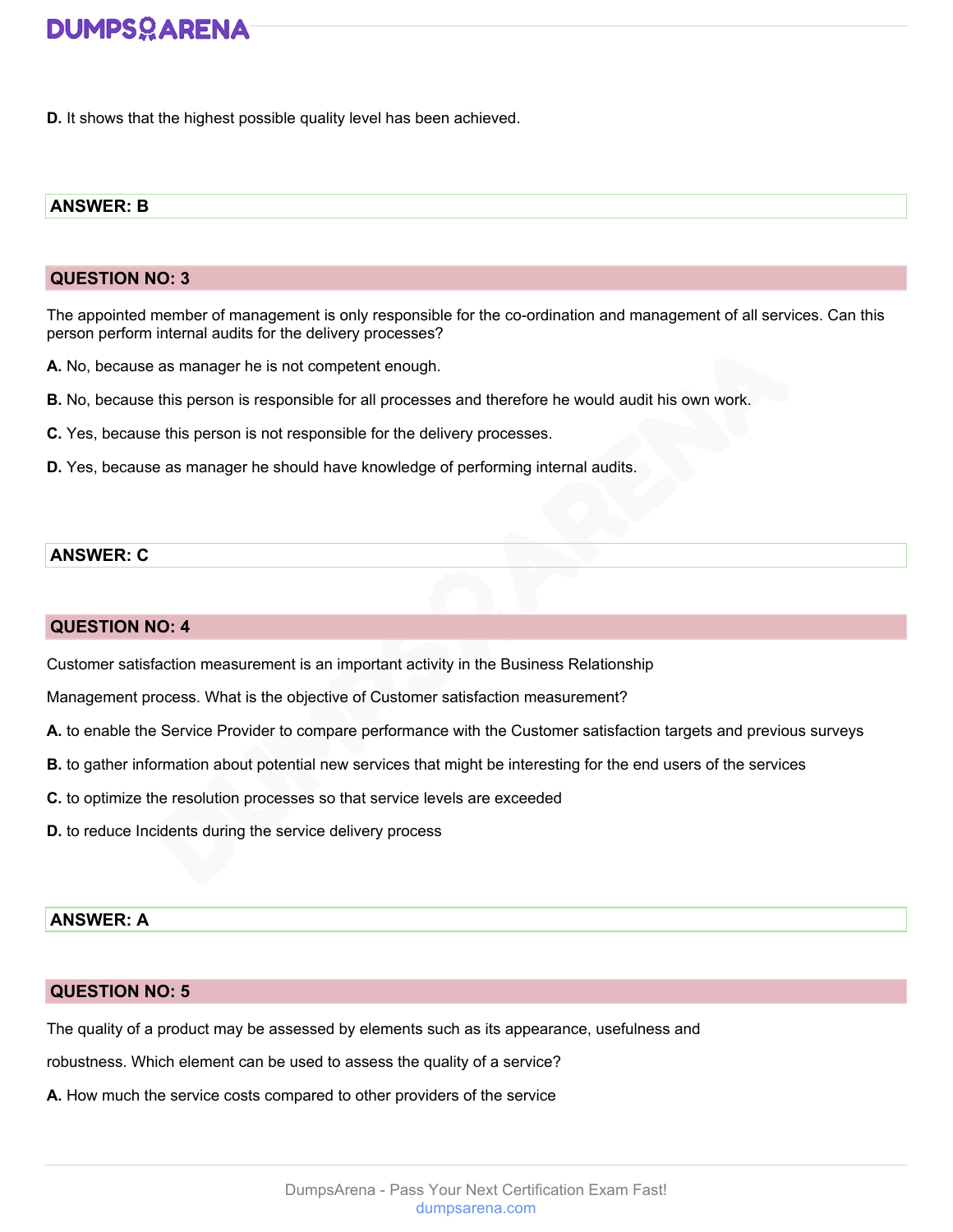- **B.** How much the service costs divided by an average of evaluation scores
- **C.** How well the service meets customer and user expectations
- **D.** The number of people purchasing that service

### **ANSWER: C**

#### **QUESTION NO: 6**

According to the ISO/IEC 20000 standard it is important that a process exists to deal with contractual disputes with suppliers. Which process is responsible for the definition of this process?

- **A.** Business Relationship Management
- **B.** Contract Management
- **C.** Service Level Management
- **D.** Supplier Management

#### **ANSWER: D**

# **QUESTION NO: 7**

To which process shall Problem Management ensure that up-to-date information on Known

Errors and corrected Problems is available?

#### **A.** all ISO/IEC 20000 processes

Incorrect. According to the standard Problem Management shall make this information available to the Incident Management process, not to all ISO/IEC processes.

#### **B.** Availability Management

Incorrect. According to the standard Problem Management shall make this information available to the Incident Management process.

**C.** Configuration Management

Incorrect. According to the standard Problem Management shall make this information available to the Incident Management process.

**D.** Incident Management

Correct. Problem Management shall make this information available to the Incident Management process, to allow for Incident matching.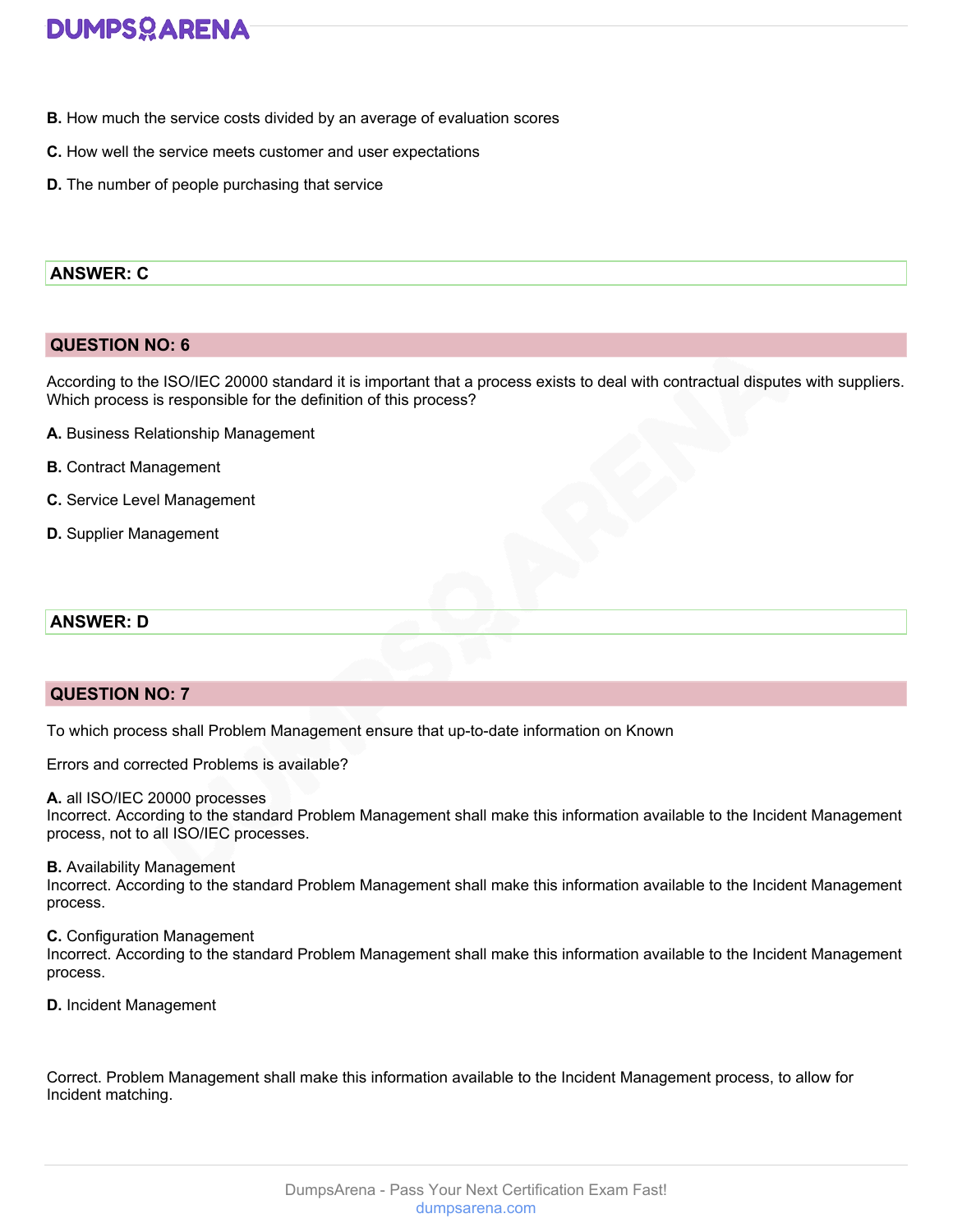# **ANSWER: D**

#### **Explanation:**

:

A. Incorrect. According to the standard Problem Management shall make this information available to the Incident Management process, not to all ISO/IEC processes.

B. Incorrect. According to the standard Problem Management shall make this information available to the Incident Management process.

C. Incorrect. According to the standard Problem Management shall make this information available to the Incident Management process.

D. Correct. Problem Management shall make this information available to the Incident Management process, to allow for Incident matching.

# **QUESTION NO: 8**

What is according to ISO/IEC 20000 a required part of the planning for new or changed services?

- **A.** establishing a good relationship with the Customer
- **B.** service acceptance criteria
- **C.** setting up a process to deal with contractual disputes
- **D.** the process for identifying, measuring, reporting and managing improvement activities

# **ANSWER: B**

# **QUESTION NO: 9**

Who conducts the "first party audit"?

- **A.** An external independent organization
- **B.** Customers of the IT Service Management organization
- **C.** Other persons on behalf of the Customer
- **D.** The IT Service Management organization itself